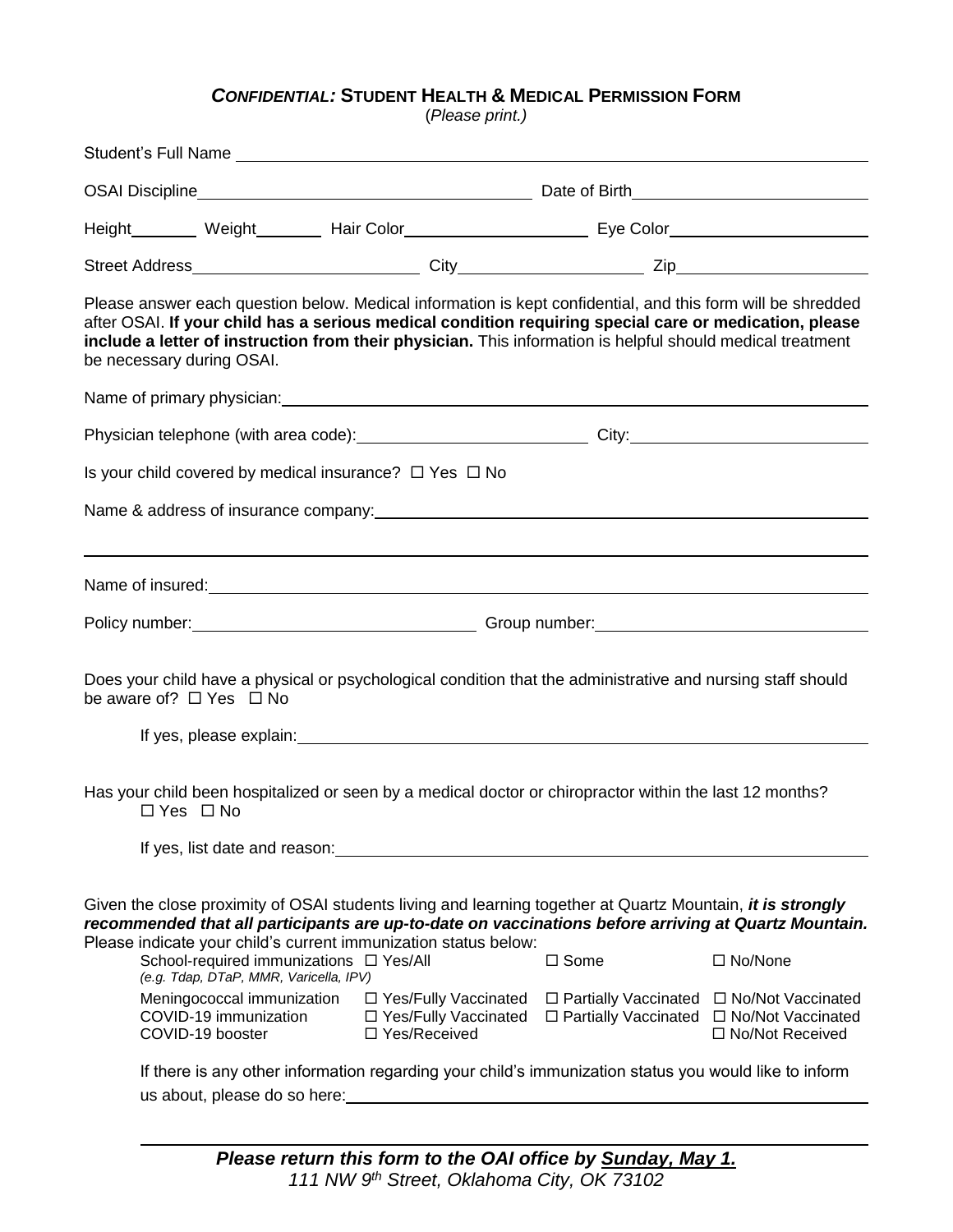Please identify any allergies your child has, their reaction to it, and the usual care for their allergy:

| Medication or drugs $\Box$ Yes $\Box$ No |            |              |                                                                                                               |
|------------------------------------------|------------|--------------|---------------------------------------------------------------------------------------------------------------|
| Food                                     | $\Box$ Yes | $\square$ No |                                                                                                               |
| Other/restrictions $\Box$ Yes            |            | $\square$ No |                                                                                                               |
| If yes, please explain:                  |            |              |                                                                                                               |
|                                          |            |              |                                                                                                               |
|                                          |            |              |                                                                                                               |
|                                          |            |              | OAI strives to create an inclusive, accessible environment at OSAI where all individuals, include individuals |
|                                          |            |              | with disabilities, are able to engage fully. Does your child need any accommodations at Quartz Mountain?      |
| $\Box$ Yes $\Box$ No                     |            |              |                                                                                                               |

If yes, please explain:

Please provide in the space below any additional information about your child's health that may affect their ability to fully participate in OSAI. Attach additional information as needed.

If you would like to consult with an OSAI Registered Nurse regarding your child's health needs prior to OSAI, please indicate here:  $\Box$  Yes  $\Box$  No

If yes, please list preferred contact name and info:

## **Medical Permission**

In case of medical emergency, I hereby release OAI and its employees, agents, and representatives from any liability arising from obtaining or providing medical treatment, including transportation to seek medical treatment, except in cases of gross negligence or willful misconduct.

| Student signature                                          | Date |
|------------------------------------------------------------|------|
|                                                            |      |
| Parent/legal guardian signature                            | Date |
| Emergency contact daytime phone number (with area code):   |      |
| Emergency contact nighttime phone number (with area code): |      |

*Please return this form to the OAI office by Sunday, May 1. 111 NW 9th Street, Oklahoma City, OK 73102*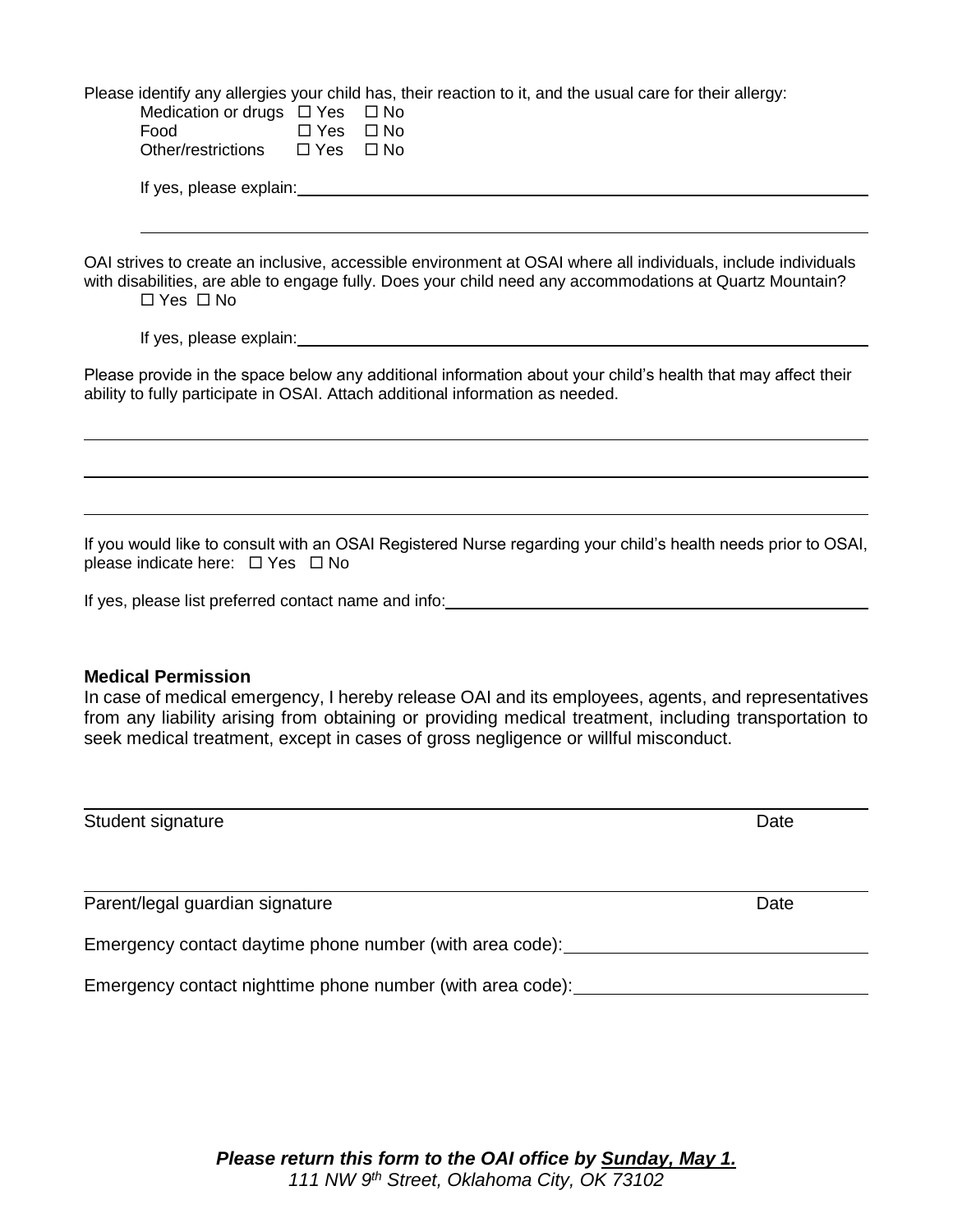## **Permission to Administer Medications**

"Medication" is any substance a person takes to maintain and/or improve their health, which includes vitamins and natural remedies. All medication, including over-the-counter (OTC) items, must be brought in the **original, properly labeled** container and will be administered by the OSAI nursing staff. Unlabeled items cannot be used at OSAI. Please give *all* medications (prescription *and* OTC) to the nurses at check-in. The OSAI Health Center also keeps a supply of common OTC medications.

Is your child taking any medications?  $\Box$  Yes  $\Box$  No

If yes, please include all info below about each medication your child takes:

| Name of medication     | <b>Amount or dose</b> | When given    | How given         | <b>Reason for taking</b> |
|------------------------|-----------------------|---------------|-------------------|--------------------------|
| (EXAMPLE): Minocycline | 100 mg                | every morning | orally, with food | acne                     |
|                        |                       |               |                   |                          |
|                        |                       |               |                   |                          |
|                        |                       |               |                   |                          |
|                        |                       |               |                   |                          |
|                        |                       |               |                   |                          |
|                        |                       |               |                   |                          |
|                        |                       |               |                   |                          |
|                        |                       |               |                   |                          |

If prescription, list prescribing physician/s and their address/es:

I hereby authorize OSAI nursing staff to administer over-the-counter medications to my child for minor discomfort or illness on an "as needed" basis.  $\Box$  Yes  $\Box$  No

If yes, the following non-prescription medications may be stocked in the OSAI Health Center. Please cross out any items that should **NOT** be given from this list:

Tylenol 500mg (pain/fever) Ibuprofen 200mg (pain/fever) Benadryl 25-50mg Chlortabs (Chlorpheniramine) (antihistamine) Loratadine 10mg (allergy relief) Bismuth Subsalicylate (Pepto-Bismol) Loperamide HCL 2mg (diarrhea) Mucus Relief (Guaifenesin) Hydrocortisone Cream 1% Calahist (external analgesic/skin protectant) Calamine lotion (skin itch relief) Suphedrine PE (Phenylephrine HCl) 10mg (nasal congestion relief)

If you would like to leave a comment about OTC directives for your child, please use the space below.

Parent/Legal Guardian:

Printed Name **Signature Signature Signature Date** 

*Please return this form to the OAI office by Sunday, May 1. 111 NW 9th Street, Oklahoma City, OK 73102*